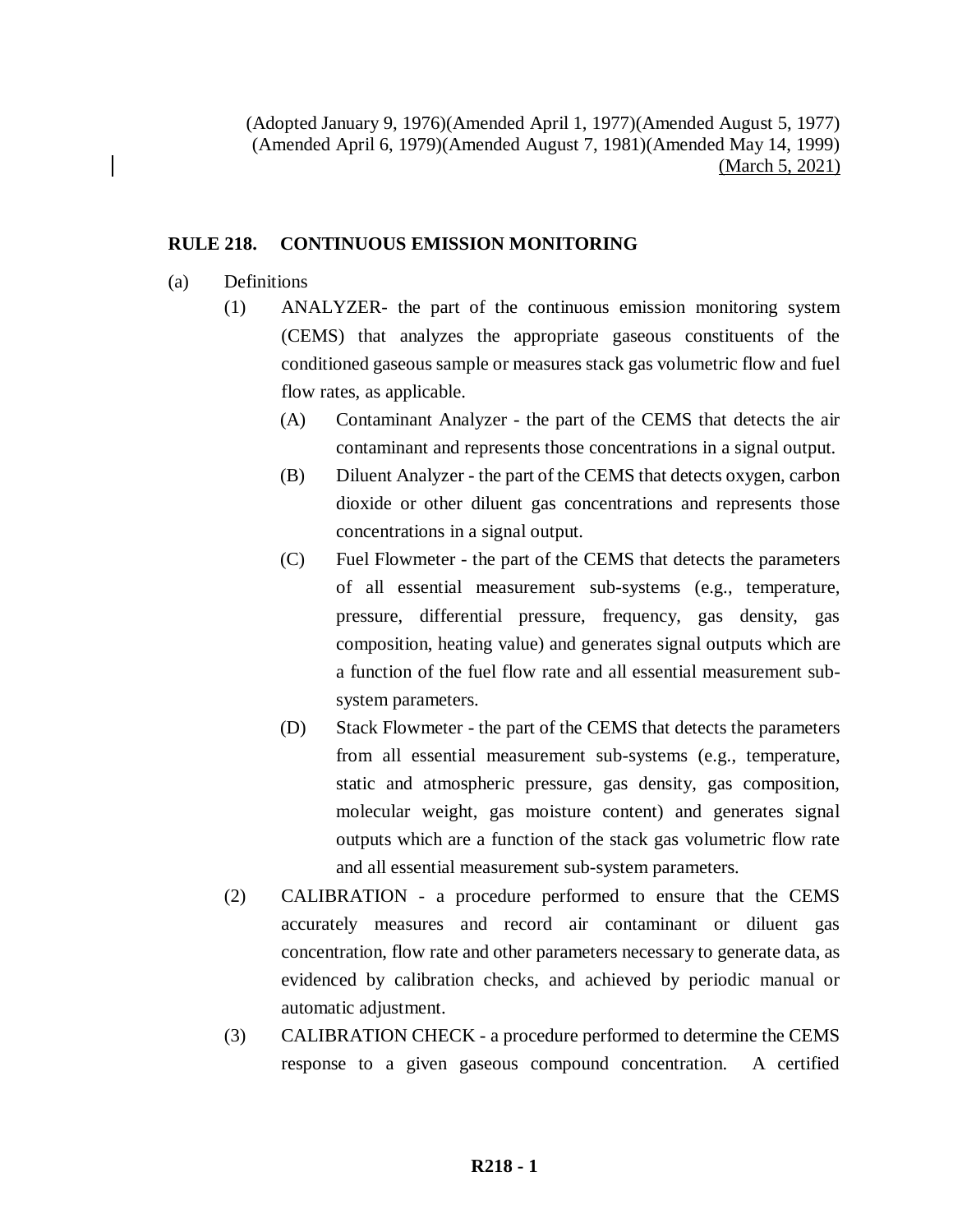calibration gas mixture is injected into the CEMS as close to the probe tip as practical.

- (4) CERTIFIED CEMS a CEMS installed, tested, operated, maintained, and calibrated according to the applicable requirements of Rule 218; that has met the applicable performance specifications according to Rule  $218(c)(1)(B)$ , and, has received written approval and conditions thereto applying, from the Executive Officer.
- (5) CERTIFIED GAS MIXTURE a gas mixture manufactured, analyzed and certified according to "EPA Traceability Protocol for Assay and Certification of Gaseous Calibration Standards" - EPA-600/R97/121, September 1997 Revision (EPA Protocol) or any subsequent version published by EPA. This definition incorporates by reference EPA Protocol.
- (6) CONTINUOUS EMISSION MONITORING SYSTEM (CEMS) the total combined equipment and systems required to continuously determine air contaminants and diluent gas concentrations and/or mass emission rate of a source effluent (as applicable). The CEMS consists of three major subsystems: sampling interface, analyzer and data acquisition system.
- (7) CONTINUOUS MONITORING monitoring in which a minimum of one measurement (e.g., concentration, mass emission, flow rate) is taken and recorded each minute.
- (8) DATA ACQUISITION SYSTEM (DAS) the part of the CEMS that processes data generated by the analyzer and records the results, thus creating a permanent record of the output signal in terms of concentration, flow rate, and/or any other applicable parameter necessary to generate the required data in units of applicable standard. The DAS consists of all equipment such as a computer required to convert the original recorded values to any values required for reporting.
- (9) DILUENT GAS a gas present in a calibration gas mixture or in the source emissions which is present in quantities significantly larger than the air contaminant.
- (10) LABORATORY APPROVAL PROGRAM (LAP) a program administered by the District that grants test-method-specific approvals to independent testing laboratories or firms that perform tests to determine source compliance with District rules and regulations.
- (11) MODIFICATION REQUIRING RECERTIFICATION any change to the basic equipment, control equipment, contaminant concentration, interfering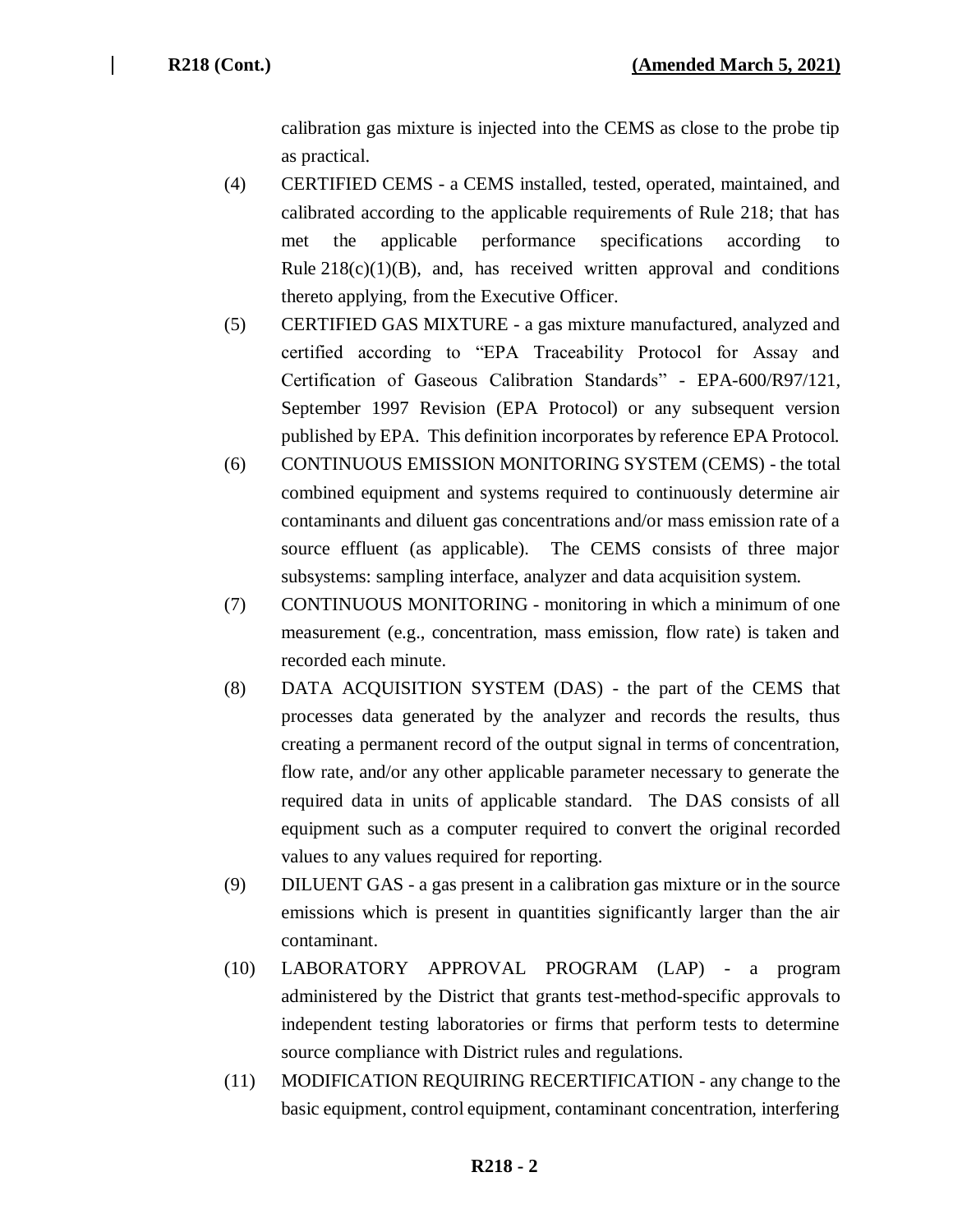substances, or CEMS (or SCEMS) that is deemed by the Executive Officer to have a potential for adversely affecting the ability of the CEMS to provide accurate, precise and timely data representative of the stack emissions for which the CEMS (or SCEMS) is required.

- (12) QUALITY ASSURANCE/QUALITY CONTROL (QA/QC) PLAN a written document in which the specific procedures for the operation, calibration and maintenance of a certified CEMS are described in detail, including additional quality assurance assessments and the corrective action system. The purpose of this plan is to ensure that the CEMS generates, collects and reports valid data that is precise, accurate, complete, and of a quality that meets the requirements, performance specifications, and standards of Rules 218 and 218.1.
- (13) ROUTINE MAINTENANCE preventive evaluation and repair (if necessary) of CEMS performed at specified intervals to preclude system failure. Routine maintenance may be performed as recommended by the manufacturer or a documented standard operating procedure determined through operating experience and approved by the Executive Officer. Repairs to a malfunctioning system are excluded from this definition.
- (14) SAMPLING INTERFACE that part of the CEMS that performs sample acquisition using one or more of the following operations: extraction, physical/chemical separation, transportation or conditioning of a representative sample from a designated source.
- (15) SEMI-CONTINUOUS EMISSION MONITORING a monitoring technique in which a minimum of one measurement (e.g. concentration, mass emission, flow rate) is taken and recorded every fifteen (15) minutes.
- (16) SEMI-CONTINUOUS EMISSION MONITORING SYSTEM (SCEMS) the total combined equipment and systems to semi-continuously determine air contaminant and diluent gas concentrations and/or the mass emission rate in a source effluent (as applicable) The system consists of three major subsystems: sampling interface, analyzer and data acquisition system. This class of monitoring includes but is not limited to gas chromatography, integrated sensitized tape analyzer, other sample integration based technologies, and time-shared CEMS.
- (17) SYSTEM FAILURE inability of the CEMS to meet the requirements of Rule 218.1, "Continuous Emission Monitoring Performance Specifications", or, Code of Federal Regulations, Title 40 - "Protection of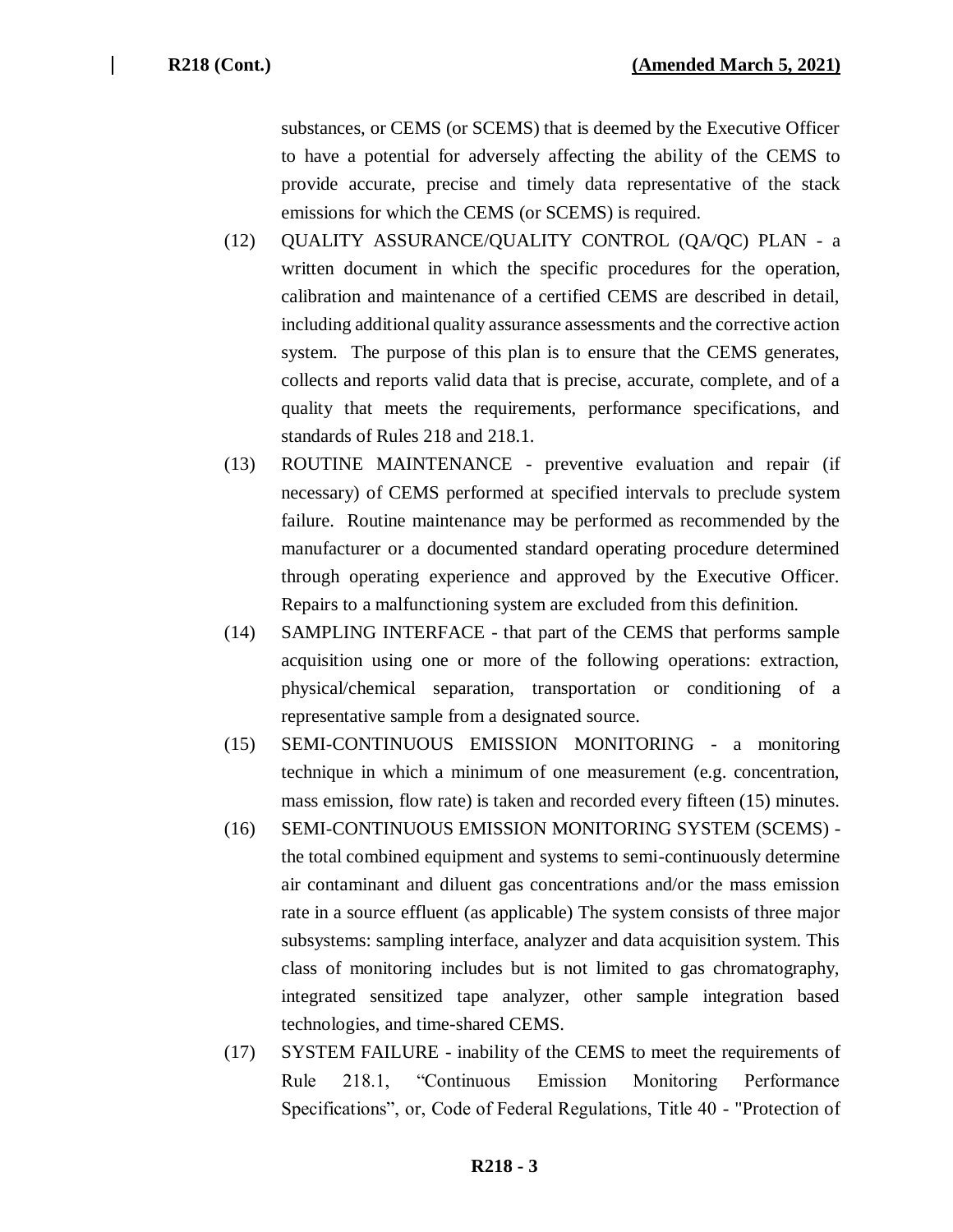Environment", Part 60 - "Standards of Performance for New Stationary Sources", Appendix F - "Quality Assurance Procedures".

- (18) TIME-SHARING a monitoring technique where an analyzer and possibly the associated sample conditioning system is used on more than one source.
- (19) WORKING DAY Monday through Friday excluding holidays.
- (20) ZERO CHECK- a procedure performed to determine the response of the CEMS to a given zero gas standard by means of injecting the zero gas into the CEMS as close to the probe tip as practical.
- (21) ZERO GAS a gas containing less than a specified amount of the air contaminant or diluent gas which, when periodically injected into the CEMS, is used to check CEMS' response to the absence of the air contaminant or diluent gas.
- (b) Applicability and Monitoring Requirements for New, Modified and Existing **CEMS** 
	- (1) The provisions of this Rule shall apply to all sources that require CEMS as specified in the regulations or permit conditions, with the following exceptions:
		- (A) This Rule shall not apply to CEMS subject to Regulation XX "Regional Clean Air Incentives Market (RECLAIM)", Regulation IX - "New Source Performance Standards (NSPS)", Regulation X - National Emission Standards for Hazardous Air Pollutants (NESHAPS), or Regulation XXXI - "Acid Rain Program".
		- (B) This Rule shall not apply to CEMS subject to permit conditions where the purpose of the CEMS is to monitor the performance of the basic and/or control equipment and not to determine compliance with any applicable limit or standard.
		- (C) This Rule shall not apply to CEMS where alternative performance specifications are required by another District rule.
	- (2) The owner or operator of any equipment subject to this Rule shall provide, properly install, operate, and maintain in calibration and good working order a certified CEMS to measure the concentration and/or emission rates, as applicable, of air contaminants and diluent gases, flow rates, and other required parameters. The owner or operator shall also provide the necessary records and other data necessary to calculate air contaminant emission rates or concentrations, as specified in Rule 218, Sections (e) and (f).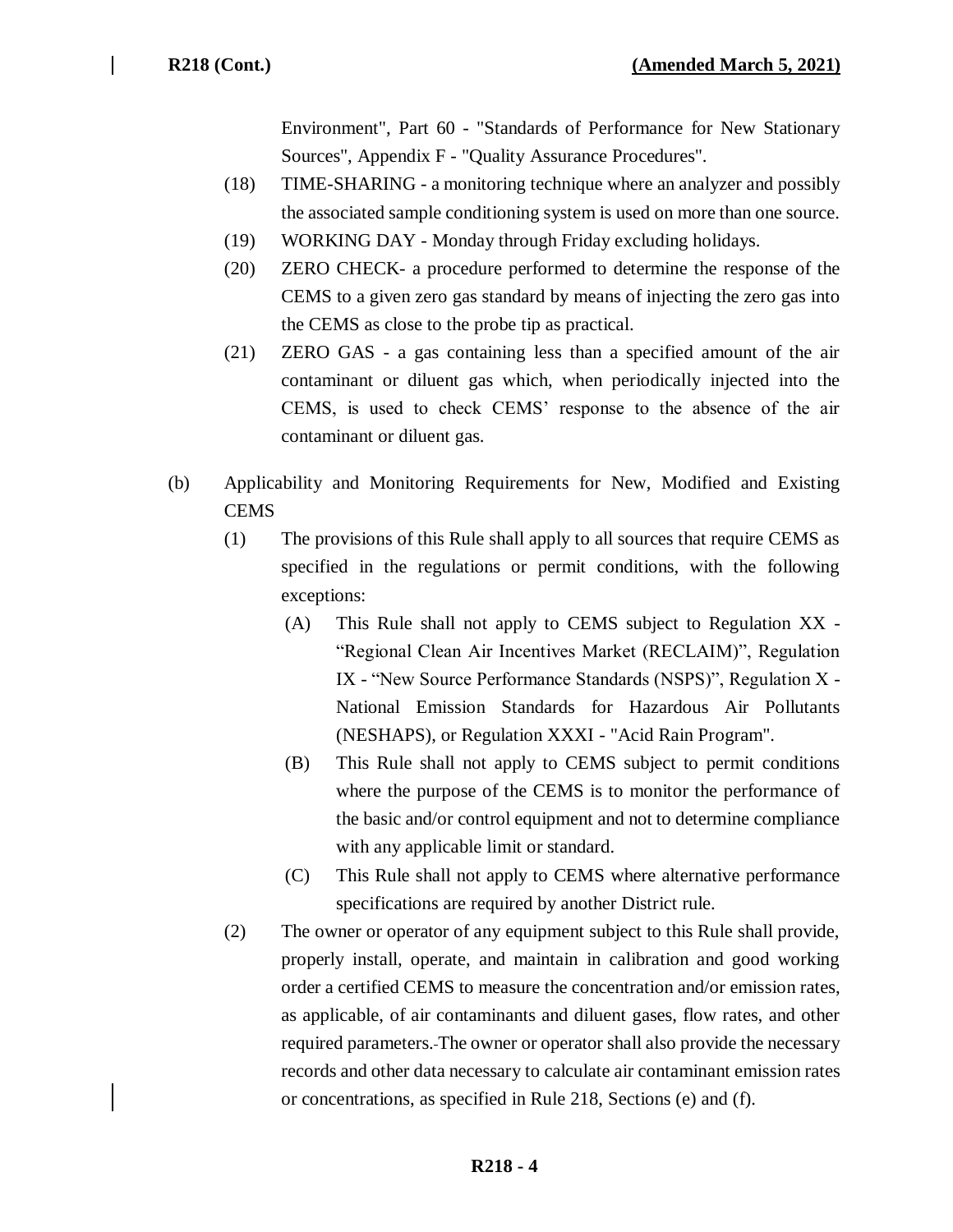- (3) The owner or operator of any CEMS subject to Rules 218 and 218.1 shall continue to comply with the requirements specified in these rules until the applicable date of compliance specified in Rule 218.2 (d) or Rule 218.3 (d).
- (c) Requirements for New and Modified CEMS and SCEMS
	- (1) Application and Approval Requirements for New and Modified CEMS
		- (A) The owner or operator of any equipment subject to this Rule shall submit to the Executive Officer an "Application for CEMS" or "Application for CEMS Modification", as applicable. Any application submitted on or after May 14, 1999, shall require an initial approval by the Executive Officer prior to installation of a new CEMS or modification of an existing CEMS. The Executive Officer shall notify the applicant in writing within 60 calendar days of receipt of an application for a new CEMS, or within 30 calendar days of receipt of an application for a modification to an existing CEMS, if the application contains sufficient information to be deemed complete. Where an application has been determined to be incomplete, the Executive Officer shall request specific information needed to complete the application. Upon receipt of any complete resubmittal or the additional information, plans or specifications after the application has been deemed incomplete, a new 30-day period shall begin during which the Executive Officer shall determine the completeness of the application and notify the applicant. Within 90 days of installation, a person operating or using CEMS shall undertake a series of certification tests. If the equipment served by the CEMS is not operating at the time of complete CEMS installation, then the CEMS shall undergo a series of certification tests within 90 days from the next start-up of the equipment served by the CEMS. The purpose of the certification tests is to demonstrate the CEMS performance pursuant to the specifications in accordance with the provisions of Rule 218, Section  $(c)(1)(B)$ . The owner or operator shall notify the Executive Officer in writing at least 14 days before the scheduled certification test dates. The certification tests shall be performed by a testing laboratory approved under the District Laboratory Approval Program. Data from such tests shall be submitted to the Executive Officer within 45 days following test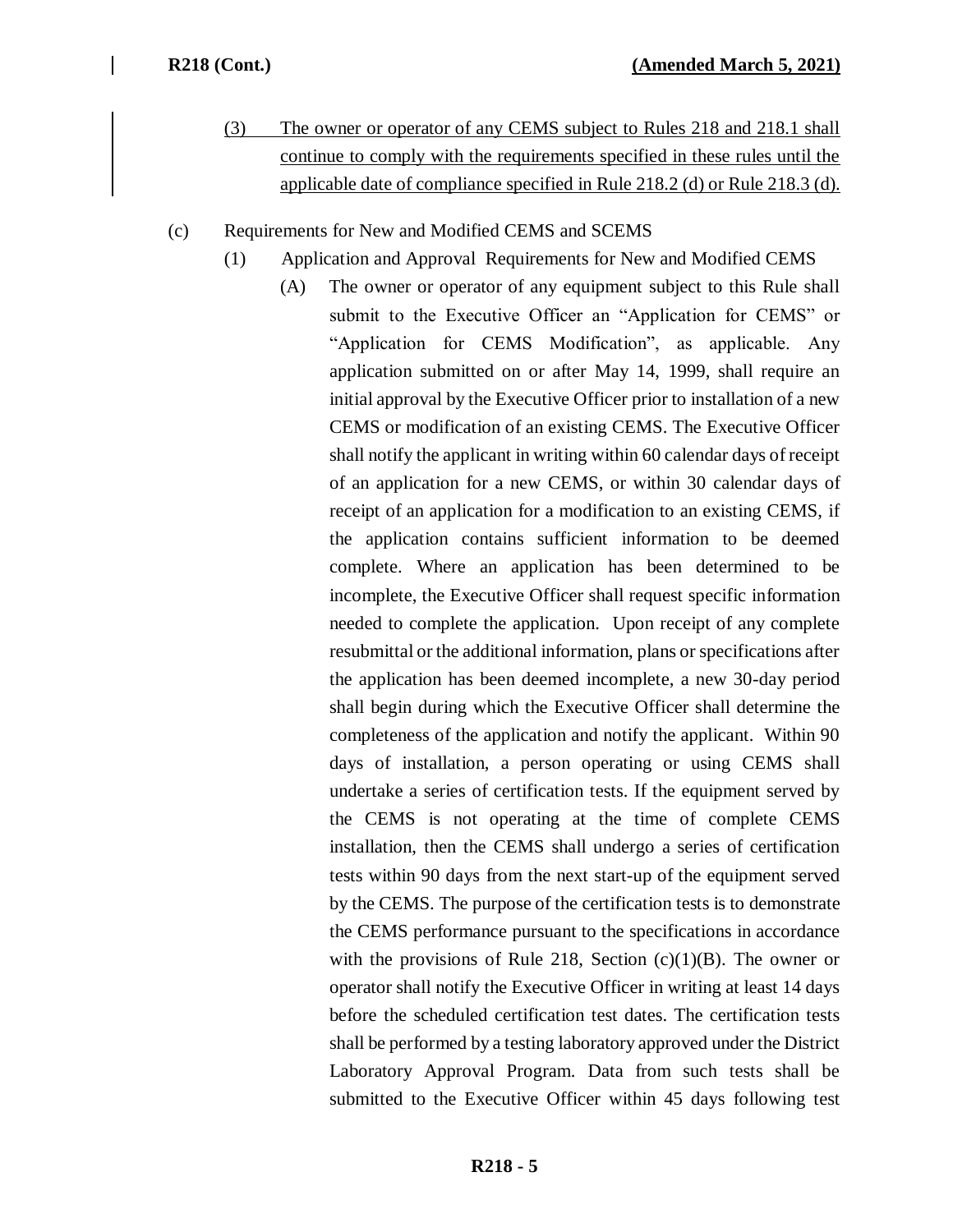completion. If satisfactory performance is demonstrated, final approval of the CEMS shall be granted. Subsequent operation and maintenance of the certified CEMS shall be in accordance with the provisions of Rule 218, Section (c)(1)(B). After final approval, modifications made to the CEMS shall be reviewed and approved by the Executive Officer according to the specifications stipulated in Rule 218, Section  $(c)(1)(B)$ , and may require all or a portion of performance tests to be conducted.

- (B) Upon submission of an "Application for CEMS" or "Application for CEMS Modification" as prescribed in Rule 218 Section (c)(1)(A), the applicant shall indicate either one of the following conditions:
	- (i) That the CEMS shall be reviewed and certified according to the provisions of Rule 218.1, "Continuous Emission Monitoring Performance Specifications", Section (b), and the subsequent operation and maintenance of the certified CEMS shall be in accordance with the provisions of Rule 218, Sections (b), (e), (f) and (g) and of the requirements of Rule 218.1(b) and (d), or,
	- (ii) That the CEMS shall be reviewed and certified according to the applicable provisions of the Code of Federal Regulations, Title 40 - "Protection of Environment", Part 60 - "Standards of Performance for New Stationary Sources" (40CFR60), Appendix B - "Performance Specifications" (Appendix B), and the subsequent operation and maintenance of the certified CEMS shall be in accordance with the provisions of Rule 218, Sections (b), (e), (f) and (g), and the requirements of 40CFR60, Appendix F - "Quality Assurance Procedures" (Appendix F).

Notwithstanding the requirements of Section  $(c)(1)(B)(ii)$ , any alternative test methods for 40CFR60, Appendices B and F shall be those that are listed in Rule 218.1, Table 1 - Reference Methods.

(C) A "Notification of Pre-Approved Modification" and report of results of prescribed quality assurance checks may be submitted in-lieu of the "Application for CEMS Modification" when the modification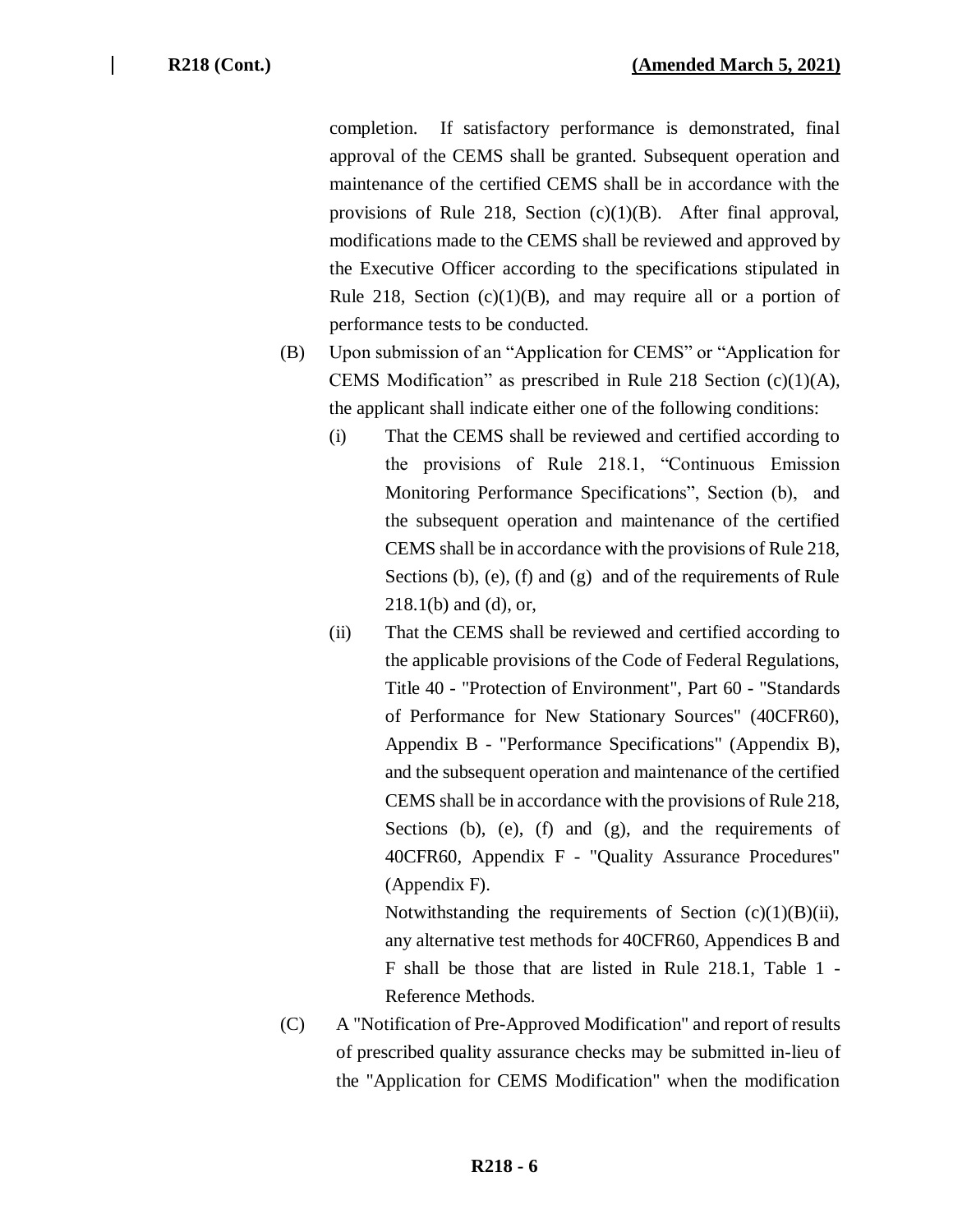has been made in accordance with the written technical guidance document approved by the Executive Officer.

- (2) Application and Approval Requirements for New and Modified SCEMS
	- (A) In-lieu of submitting an application for CEMS per Rule 218, Section  $(c)(1)$ , the owner or operator of any equipment subject to this Rule, may elect to submit an application for a SCEMS if the averaging time for the applicable limits(s) for which the CEMS is required is 24 hours or greater; or, if the owner or operator demonstrates, to the satisfaction of the Executive Officer, that no CEMS technology is commercially available for the applicable contaminant and the applicable limits.
	- (B) If the conditions in Rule 218, Section  $(c)(2)(A)$ , above, do not apply, the owner or operator of any equipment subject to this Rule may still elect to submit an application for a SCEMS in lieu of a CEMS, subject to the following:
		- (i) The owner or operator demonstrates that the concentrations and/or emissions required to be monitored would be equivalent to that monitored by a CEMS for the applicable averaging period, to the satisfaction of the Executive Officer;
		- (ii) The SCEMS shall be capable to take and record a minimum of one measurement (concentration, mass emission rate and/or flow rate, as applicable) every 15 minutes allowing as equally spaced data points as practical;
		- (iii) The owner or operator shall include in the QA/QC plan the method of calculating the 15-minute averages for compliance determination to the applicable limit or standard;
		- (iv) If an exceedance of the allowable limit or standard is calculated using fewer than 100% valid data points, then the District shall use any relevant data for the operation of the equipment (basic and control, as applicable) to verify the calculated exceedance;
		- (v) If a time shared SCEMS is proposed, it shall meet the performance specifications of Rule 218.1, Section (e);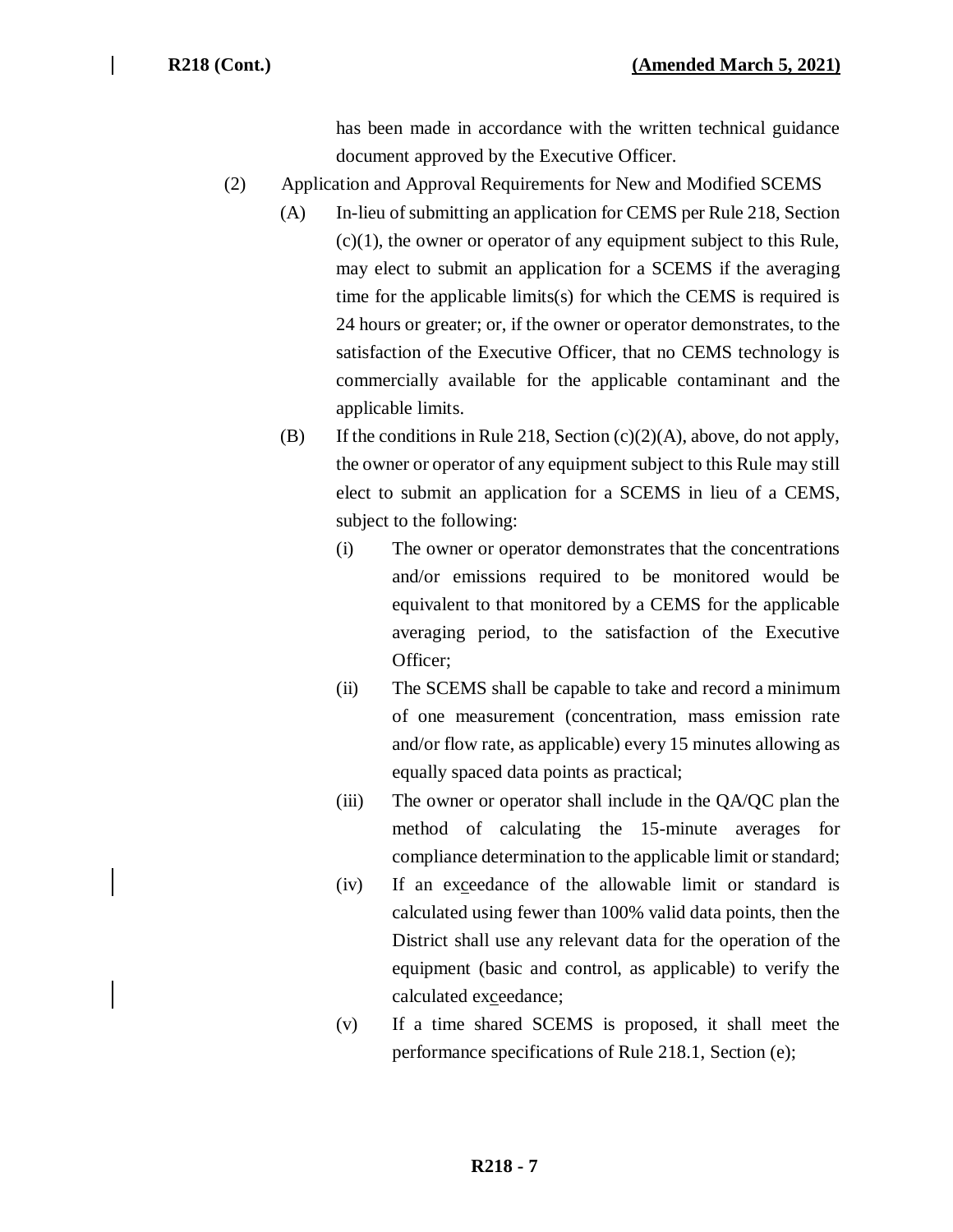- (C) The requirements for the application submittal and approval of CEMS as provided in Rule 218, Section (c)(1) shall also apply for SCEMS applications.
- (3) Operation of CEMS or SCEMS During Certification Testing CEMS or SCEMS shall be certified as configured for the normal operation of the CEMS or SCEMS with respect to sample acquisition, sample conditioning, pollutant/diluent detection, data requirements and reporting.
- (4) Quality Assurance/Quality Control Plan for New or Modified CEMS or **SCEMS** 
	- (A) The owner or operator of CEMS or SCEMS who elects the performance specifications according to Rule 218, Section  $(c)(1)(B)(i)$ , shall submit to the Executive Officer for approval a CEMS QA/QC Plan within 45 days of CEMS installation and no later than 30 days before the certification tests.
	- (B) Alternative Quality Assurance Practices The owner or operator of CEMS or SCEMS who elects the performance specifications according to Rule 218, Section  $(c)(1)(B)(i)$ , may choose to develop alternative CEMS operational test requirements to be included in the CEMS QA/QC procedures that assure data of equivalent or better quality. These alternative QA/QC procedures shall be submitted with the facility QA/QC Plan and are subject to the approval of the Executive Officer.

## (d) Requirements for Existing CEMS and SCEMS

- (1) Requirements for Existing CEMS
	- (A) A CEMS installed and granted final approval before May 14, 1999 shall be maintained and operated according to the provisions of Rule 218, Sections (b), (e), (f) and (g), and the requirements of Rule 218.1, Sections (c) and (d).
	- (B) A CEMS application for initial and final approval submitted to the Executive Officer before May 14, 1999 shall be reviewed and approved by the Executive Officer according to the specifications and requirements of Rule 218.1, Sections (c) and (d). After final approval, the CEMS shall be operated and maintained according to the provisions of Rule 218, Sections (b), (e), (f) and (g), and the requirements of Rule 218.1, Sections (c) and (d).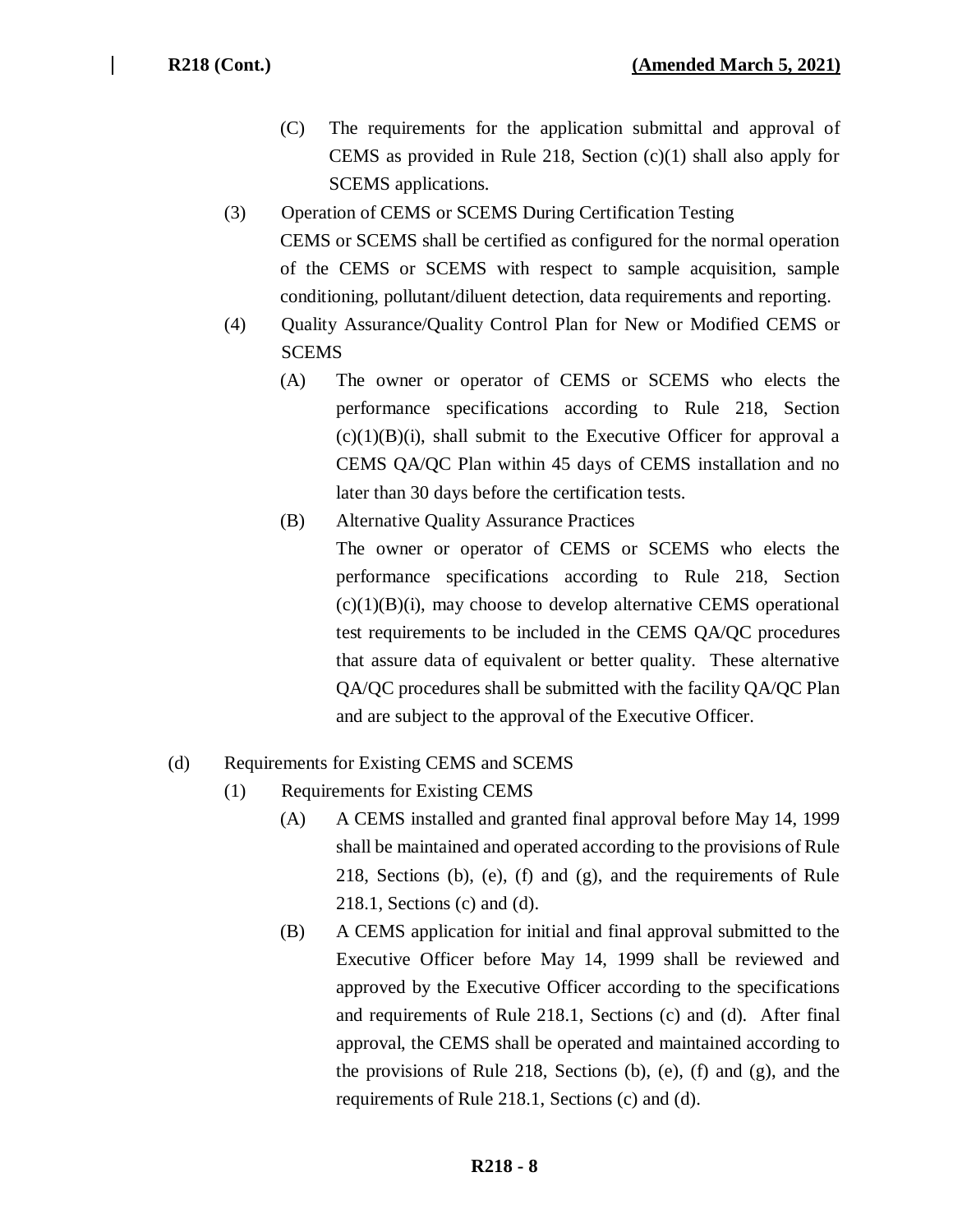- (C) Modifications requiring recertification to any existing CEMS shall be reviewed and approved according to the conditions under Rule 218 Section  $(c)(1)(B)(i)$  or (ii), as applicable. After final approval, the modified CEMS shall be operated and maintained according to the conditions under Rule 218, Section  $(c)(1)(B)(i)$  or (ii), as applicable.
- (D) (i) All existing CEMS as prescribed in Rule 218, Sections  $(d)(1)(A)$  and  $(B)$  shall comply with the provisions of Rule 218.1, Sections (b) and (d), or 40CFR60 Appendices B and F, as applicable, and of Rule 218, Sections (b) and (c), no later than May 14, 2006.
	- (ii) The requirements of Rule 218, Section  $(d)(1)(D)(i)$  shall be waived for a period of three years if the owner or operator demonstrates, to the satisfaction of the Executive Officer, that the existing CEMS is providing data that are of a quality commensurate with the original performance specifications and other indicators of consistent data quality. Data quality factors that will be considered include:
		- (I) Relative Accuracy
		- (II) Calibration Error
		- (III) Calibration Drift
		- (IV) Zero Drift
		- (V) Valid data return percentage
		- (VI) Availability or up-time percentage
		- (VII) Breakdown frequency and duration

(VIII) Excursions beyond quality control limits in QA plan. The owner or operator may apply for a waiver under this subsection every three years after May 14, 2006. This subsection shall not apply to existing CEMS that are required to comply with the provisions of Rule 218.1, Sections (b) and (d), or, 40 CFR60, Appendices B and F, as applicable, and Rule 218, Sections (b) and (c), as a result of CEMS modifications requiring recertification, rule implementation, or, compliance with a permit condition.

(E) The owner or operator of existing CEMS shall develop and implement a written Quality Assurance/ Quality Control (QA/QC)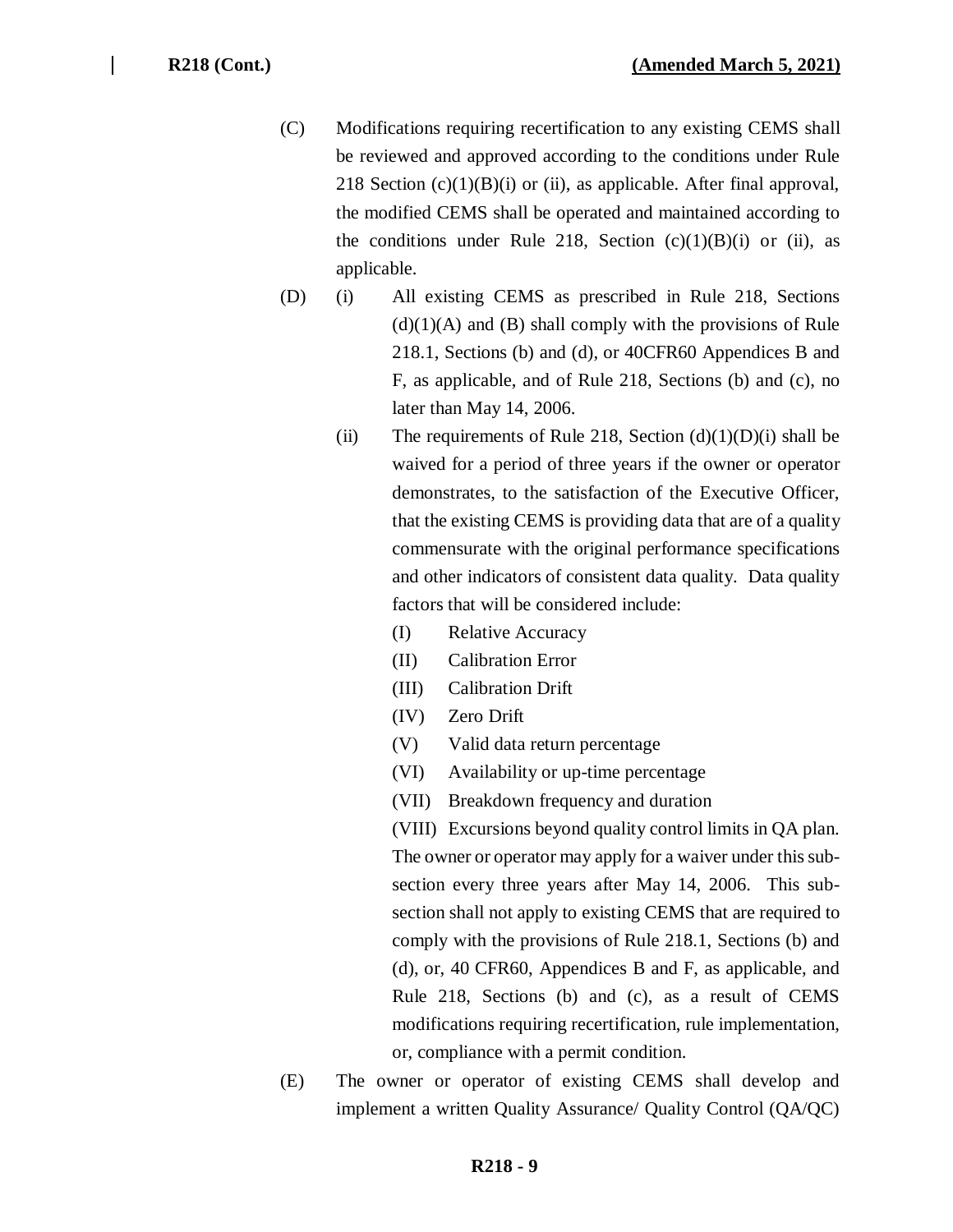Plan no later than May 14, 2000. The written QA/QC Plan shall be kept on record and available for inspection upon request by the Executive Officer.

- (F) On or before May 14, 2005, the owner or operator of any existing CEMS shall submit to the Executive Officer for approval:
	- (i) A certification signed by an authorized representative of the facility that the existing CEMS meets the requirements of Rule 218, Section (c), or,
	- (ii) An "Application for CEMS Modification", with the applicable fee(s) as specified in Rule 301, or,
	- (iii) An application for waiver according to Rule 218, Section  $(d)(1)(D)(i)$ , with documentation supporting the required demonstration;
- (2) Requirements for Existing SCEMS
	- (A) A SCEMS installed and granted final approval before May 14, 1999 shall be maintained and operated according to the provisions of Rule 218, Sections (b), (e), (f) and (g), and the requirements of Rule 218.1, Sections (c) and (d).
	- (B) A SCEMS application for initial and final approval submitted to the Executive Officer before May 14, 1999 shall be reviewed and approved by the Executive Officer according to the specifications and requirements of Rule 218.1, Sections (c) and (d). After final approval, the SCEMS shall be operated and maintained according to the provisions of Rule 218, Sections (b), (e), (f) and (g), and the requirements of Rule 218.1, Sections (c) and (d).
	- (C) Modifications requiring recertification to any existing SCEMS shall be reviewed and approved according to the conditions under Rule 218 Section  $(c)(1)(B)(i)$  or (ii), as applicable. After final approval, the modified CEMS shall be operated and maintained according to the conditions under Rule 218, Section  $(c)(1)(B)(i)$  or (ii), as applicable.
	- (D) The owner or operator of an existing SCEMS operating on or before May 14, 1999 shall be required to comply with the provisions of Rule 218.1 Section (e) - "Time Sharing Requirements" and with the provisions of Rule 218.1 Sections (b) and (d), or, 40CFR60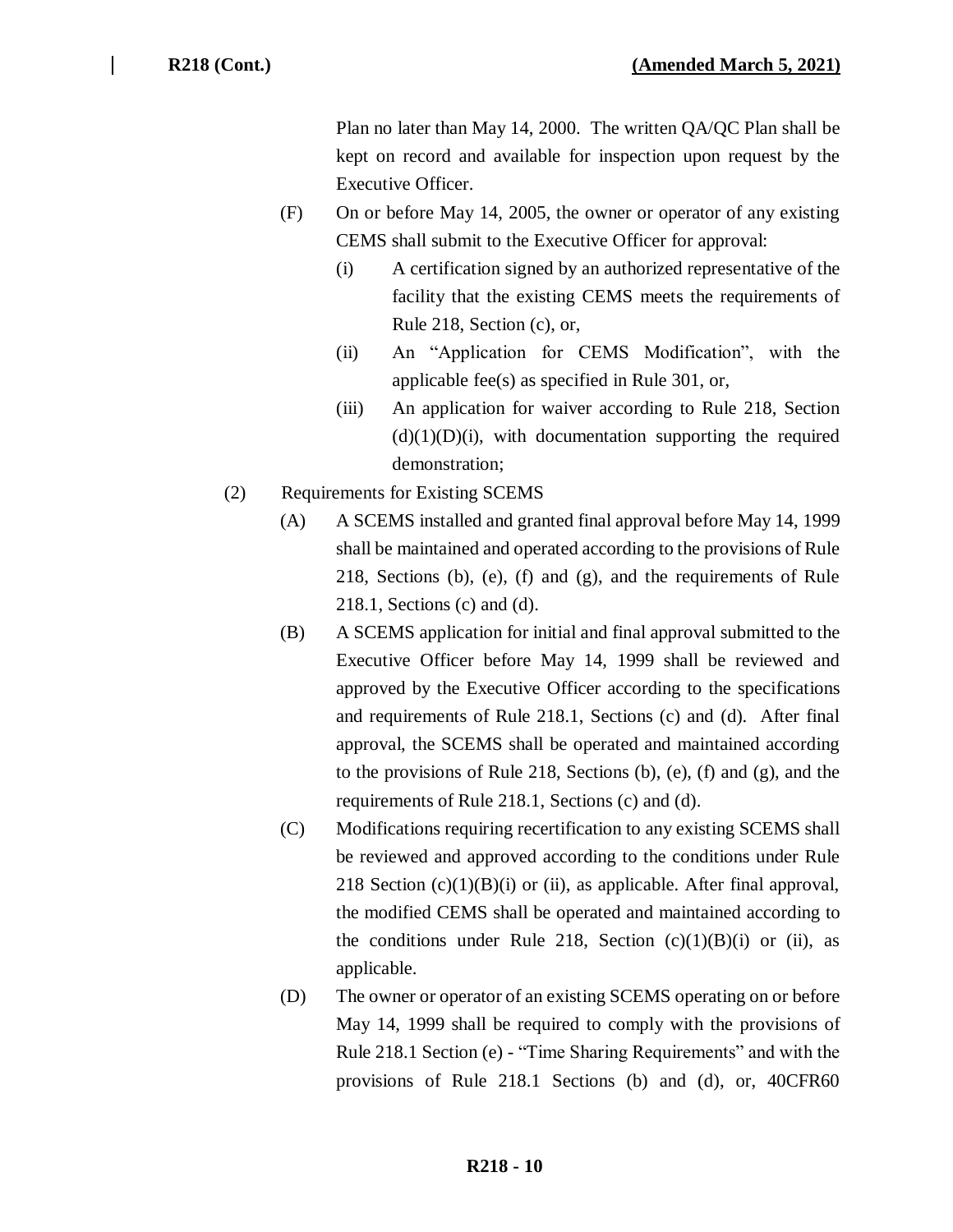Appendix B and F, as applicable, when the equipment served by the time-shared SCEMS is modified such that:

- (i) One or more of the sources monitored requires a new monitoring range,
- (ii) The operating permit is modified to require continuous monitoring, or,
- (iii) An applicable source specific rule is adopted or revised to require continuous monitoring.

Subsequent operation and maintenance of the SCEMS shall be according to the provisions of Rule 218, Section  $(c)(1)(B)(i)$  or (ii), as applicable.

- (e) Retention of Records for New, Modified and Existing CEMS and SCEMS
	- (1) The records of the data obtained from the CEMS recording devices shall clearly indicate concentrations or emission rates, or both, as specified by the Executive Officer. Records shall be maintained by the CEMS owner or operator for a minimum period of two years, unless otherwise specifically provided by another District regulation or permit conditions, and, shall be made available to the Executive Officer upon request.
	- (2) All calculations, raw parameter data used for calculations, records of the occurrence and duration of any start up, shutdown or malfunction, performance test, evaluation, calibration, adjustment and maintenance of the CEMS as well as calibration gas traceability shall be retained by the CEMS operator for a minimum period of two years unless otherwise specifically provided by another District regulation or permit conditions, and shall be made available to the Executive Officer upon request.
- (f) Reporting Requirements for New, Modified and Existing CEMS and SCEMS Unless otherwise specifically provided by another District regulation or permit conditions, the following reporting requirements shall apply to new, modified and existing CEMS and SCEMS:
	- (1) A CEMS owner or operator shall provide a summary of the concentration and/or emission rate data, as applicable, obtained from the CEMS, as well as any additional information specified by the Executive Officer, to evaluate the accuracy and precision of the measurements. The summary shall be submitted once every six months to the Executive Officer, except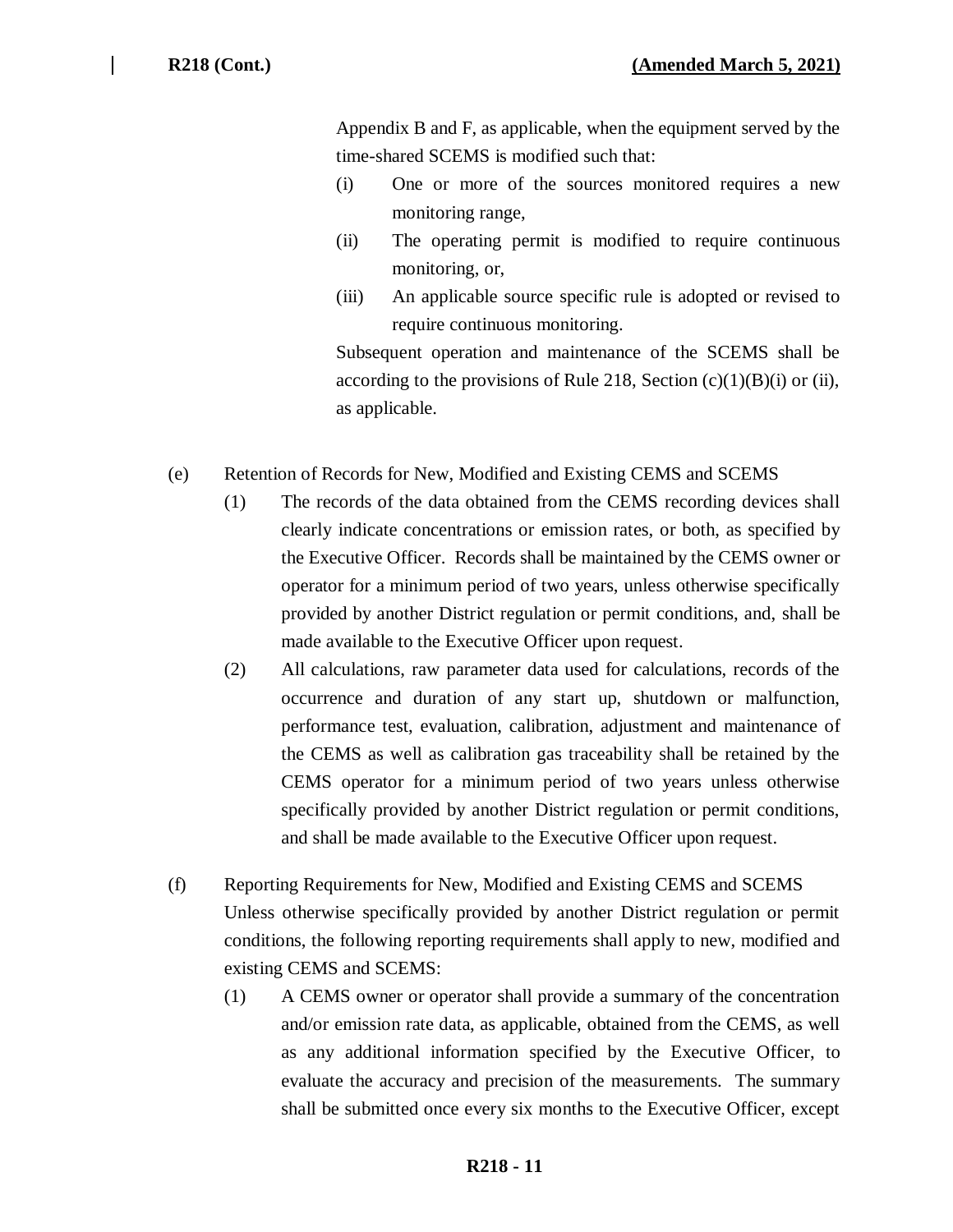when more frequent reporting is specifically required by another District rule, or the Executive Officer, on a case-by-case basis, determines that more frequent reporting is necessary to accurately assess the compliance status of the source. The summary report shall be submitted within 30 days following the end of the six-month period being reported, in the form and manner prescribed by the Executive Officer. The summary shall be maintained onsite in a retrievable and readable form and shall be made available to the Executive Officer upon request. The submitted summaries shall be available for public inspection at the District.

- (2) The CEMS owner or operator shall report any concentration level and/or emission rate, as applicable, in excess of the regulated limit within 24 hours or the next working day after such occurrence in the form and manner prescribed by the Executive Officer. The report shall include the following information:
	- (A) Time intervals, date, and magnitude of the excess concentration level, nature and cause of the excess concentration (if known), corrective action(s) taken, preventive measure(s) adopted, specific location of CEMS, the equipment or CEMS involved and the facility contact person.
	- (B) The averaging period used for data reporting shall correspond to the averaging period specified in the rule or permit condition governing the concentration and/or emission rate, if applicable.
- (3) Reports of CEMS Failure or Shutdown
	- (A) The CEMS owner or operator shall notify the Executive Officer within 24 hours or the next working day, in the event of a system failure or shutdown, which exceeds 24 hours. Zero and calibration checks and routine maintenance do not require reporting.
	- (B) In the case of a CEMS failure or shutdown, compliance with the provisions of Rule 218, Section (b) is waived for a period not to exceed 96 consecutive hours. Such waiver is extended beyond 96 consecutive hours only if a petition for an interim variance is filed in accordance with Regulation V and shall terminate at the time the Hearing Board acts upon such variance petition. CEMS owners or operators of qualified facilities may obtain a Hearing Board approval of an alternative operating condition following the